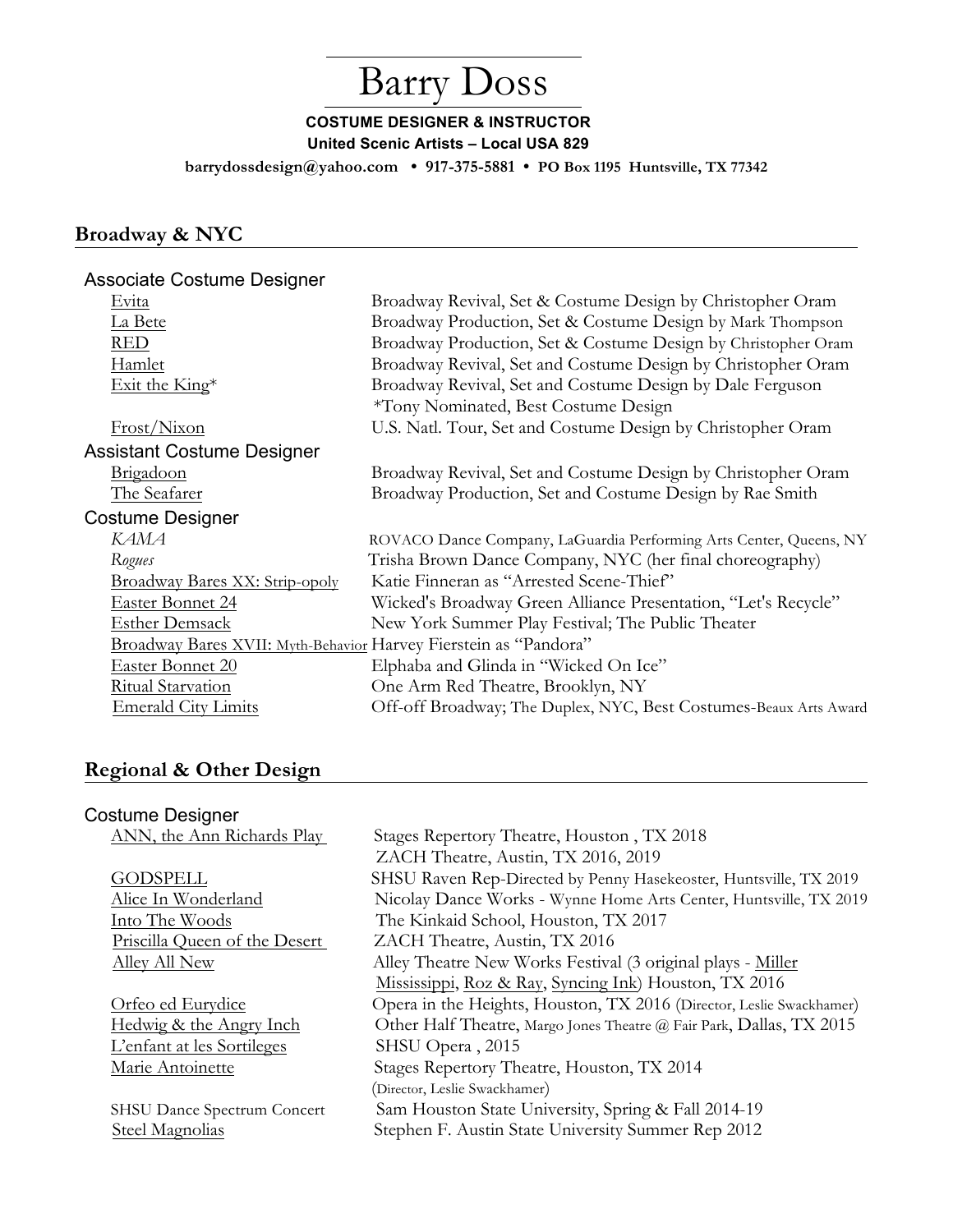| Magical Mystery Tour (Beatles) and<br>The Planets (Gustav Holst)           | Dance Kaleidoscope, Indianapolis, IN 2007 & 2005<br>World Premiere Choreography by: David Hochoy                                                                                                                                                                 |
|----------------------------------------------------------------------------|------------------------------------------------------------------------------------------------------------------------------------------------------------------------------------------------------------------------------------------------------------------|
| "Angel Wing Project"                                                       | Boar's Head Yule Log Festival 30th Anniversary 2005<br>UCC Fort Worth, TX (Original Design by LaLonnie Lehman)                                                                                                                                                   |
| Paté<br><b>Brass Theatre (Blast!)</b>                                      | Fountainhead Films, Sundance Film Festival Entry 2001,<br>Director: Agnieszka Vosloo<br>The Star of Indiana, Lincoln Center, Hollywood Bowl, Tanglewood                                                                                                          |
| A Thousand Cranes<br>Evita, Broadway Now, and<br>Happy Days Are Here Again | Indiana Repertory Theatre Upper Stage, Indianapolis, IN<br>American Cabaret Theatre, Indianapolis, IN,<br>Director: Claude McNeal                                                                                                                                |
| Revival Costume Design<br>ANN (the Ann Richards Play)                      | ZACH Theatre, Austin, TX 2016, original design by Julie Weiss                                                                                                                                                                                                    |
| <b>Resident Costume Designer</b><br>Dance Kaleidoscope 1991-96             | Indianapolis, IN. Artistic Director: David Hochoy<br>World Premiere Pieces - First Light, Stomping Ground, Puccini People,<br>Scheherezade, Carnival of the Animals, Seasons, Girl at the Piano Recording<br>Sound, Life of Toulouse Latrec, and Carmina Burana. |
| Costume & Makeup Designer<br>Merlyn the Wizard of Camelot                  | Dayton Ballet, Dayton, OH. Artistic Director: James Clouser                                                                                                                                                                                                      |
| Assistant Costume Designer<br>Ziegfeld                                     | Beef-N-Boards Dinner Theatre, Indpls, IN, designed by Brian Horton                                                                                                                                                                                               |

# **Related Professional & University Experience**

| Costume Designer & Shop Manager                      | Sam Houston State University, Dance Costume Design Specialist 2014-19                                                                                                        |
|------------------------------------------------------|------------------------------------------------------------------------------------------------------------------------------------------------------------------------------|
| Dance Costume Studies Instructor                     | SHSU, Dance Workshop/Costume Crew Course, Instructor of Record                                                                                                               |
| Makeup Designer & Instructor                         | SHSU Dance (Maurice Causey - Import Export, Erin Reck - Whispering<br>Darkness, Dana Nicolay- Alice In Wonderland, P. Hasekoester - Godspell)                                |
| <b>Tony Awards Dress Designer</b>                    | Holland Taylor, TONYS 2013, Red Carpet Debut<br>(Best Dressed List - Parade Magazine)                                                                                        |
| Shopper and Studio Assistant                         | Barbara Matera Ltd. and Eric Winterling Inc.,<br>Broadway Productions: Titanic, The Life, Scarlet Pimpernel,<br>The Lion King, The Little Foxes, Beauty and the Beast, Annie |
| <b>Costume Construction &amp; Crafts</b>             | Edward II, Shakespeare Theatre Co., Harman Arts Center,<br>Washington, D.C., Costume Design by Murrell Horton                                                                |
| Draper/Construction                                  | The Times They Are A-Changin', Broadway Production,<br>Costume Design by Santo Lacuasto                                                                                      |
| Draper                                               | Mame, Papermill Playhouse, Costume Design by David Murin                                                                                                                     |
| <b>Stitcher</b><br>Assistant Designer & Shop Manager | Texas Shakespeare Festival, Costume Design by Paul Reinhardt<br>Shakespeare in the Park; Fort Worth, TX                                                                      |
| Stitcher and Installation                            | Mary Bright Inc, Curtain Designer, (Rupert Murdock, Martha Stewart)                                                                                                          |
| Seasonal Crafts and Installation                     | Robert Isabelle, Event and Floral Design, NYC                                                                                                                                |